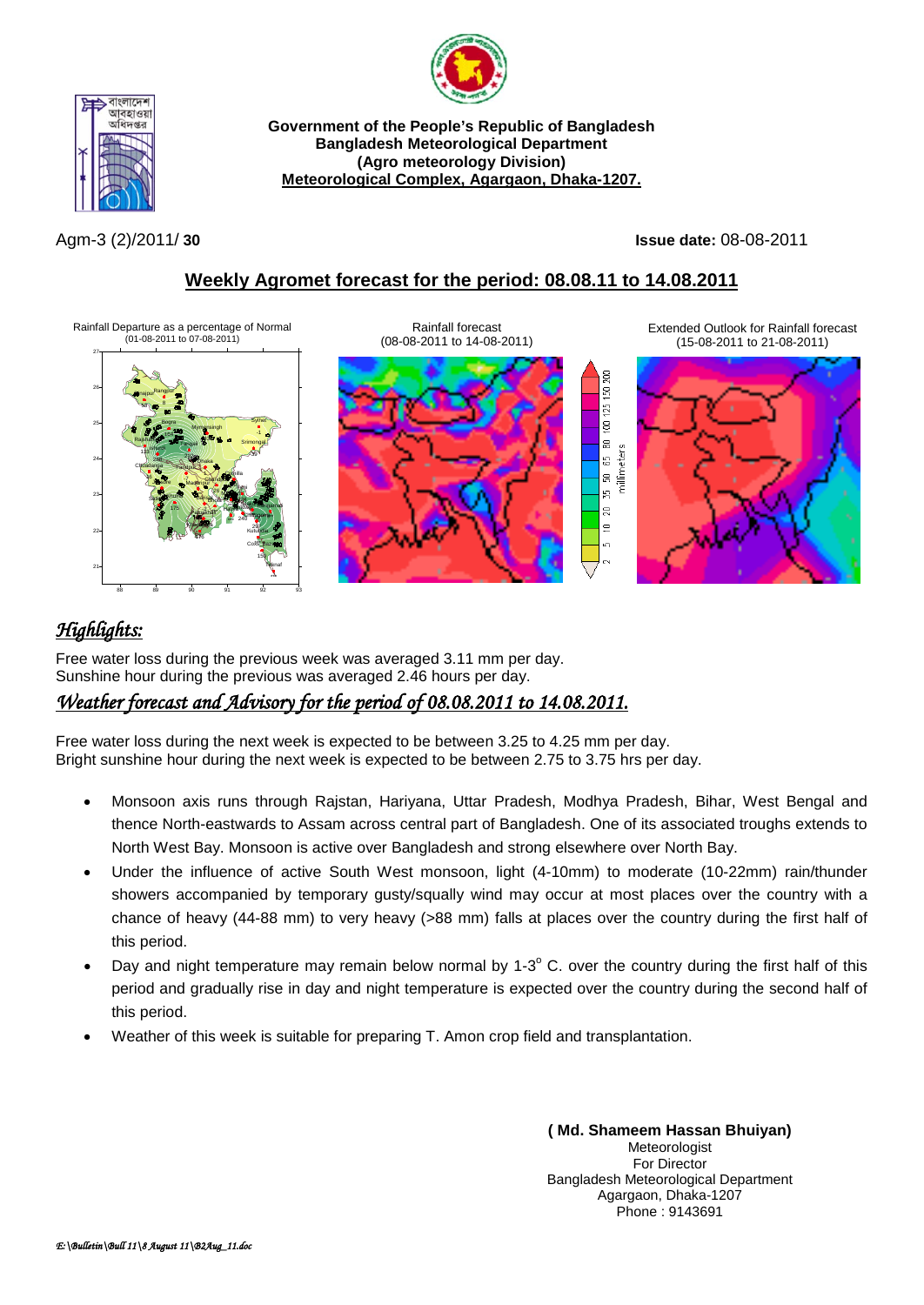# **Bangla Version**

### পূর্বাভাস, সময়: ০৮-০৮-২০১১ থেকে ১৪-০৮-২০১১



#### প্ৰধান বৈশিষ্ট্য সমূহঃ-

গত সপ্তাহের দৈনিক বাম্পীভবনের গড় ৩.১১ মিঃ মিঃ ছিল। গত সপ্তাহের দৈনিক সূর্যকিরণ কালের গড় ২.৪৬ ঘন্টা ছিল।

## আবহাওয়া পূর্বাভাসঃ- ০৮-০৮-২০১১ ইং থেকে ১৪-০৮-২০১১ ইং পর্যন্ত।

আগামী সপ্তাহের বাম্পীভবনের দৈনিক গড় মান ৩.২৫ মিঃমিঃ থেকে ৪.২৫ মিঃমিঃ থাকতে পারে। আগামী সপ্তাহের সর্যকিরণকালের দৈনিক গড মান ২.৭৫ ঘন্টা থেকে ৩.৭৫ ঘন্টা থাকতে পারে।

- মৌসমী অক্ষটি রাজস্থান, হরিয়ানা, উত্তর প্রদেশ, বিহার , মধ্যপ্রদেশ, পশ্চিম বঙ্গ ও উত্তর পূর্ব দিক হয়ে আসাম এবং বাংলাদেশের মধ্যাঞ্চল পর্যন্ত অবস্থান করছে। এর বর্ধিতাংশটি উত্তর পশ্চিম বঙ্গোপসাগর পর্যন্ত বিস্তৃত। বাংলাদেশের উপর মৌসূমী বায়ূ সক্রিয় এবং উত্তর বঙ্গোপসাগরের অন্যত্র প্রবল রয়েছে।
- এ সপ্তাহের প্রথমার্ধে সক্রিয় দক্ষিণ পশ্চিম মৌসুমী বায়ুর প্রভাবে দেশের অধিকাংশ স্থানে অস্থায়ী দমকা/ঝড়োহাওয়া সহ হালকা (৪-১০ মিঃমিঃ) থেকে মাঝারী (১০-২২মিঃমিঃ) ধরণের বৃষ্টি/বজ্র-বৃষ্টি হতে পারে। সেই সাথে দেশের কোথাও কোথাও ভারী (৪৪-৮৮মিঃমিঃ) থেকে অতি ভারী (>৮৮) বর্ষণের সম্ভাবনা রয়েছে।
- এ সপ্তাহের প্রথামার্ধে সারাদেশের দিন এবং রাতের তাপমাত্রা স্বাভাবিকের চেয়ে ১-৩° সেঃহ্রাস পেতে পারে এবং দ্বিতীয়ার্ধে দিন ও রাতের ক্রমান্বয়ে বৃদ্বি পেতে পারে।
- এ সময়ে রোপা আমনের ক্ষেত প্রস্তুত করণ এবং রোপনের জন্য আবহাওয়া উপযোগী থাকবে।

(মোঃ শামীম হাসান ভূইয়া) আবহাওয়াবিদ পরিচালকের পক্ষে বাংলাদেশ আবহাওয়া অধিদপ্তর, ঢাকা-১২০৭।